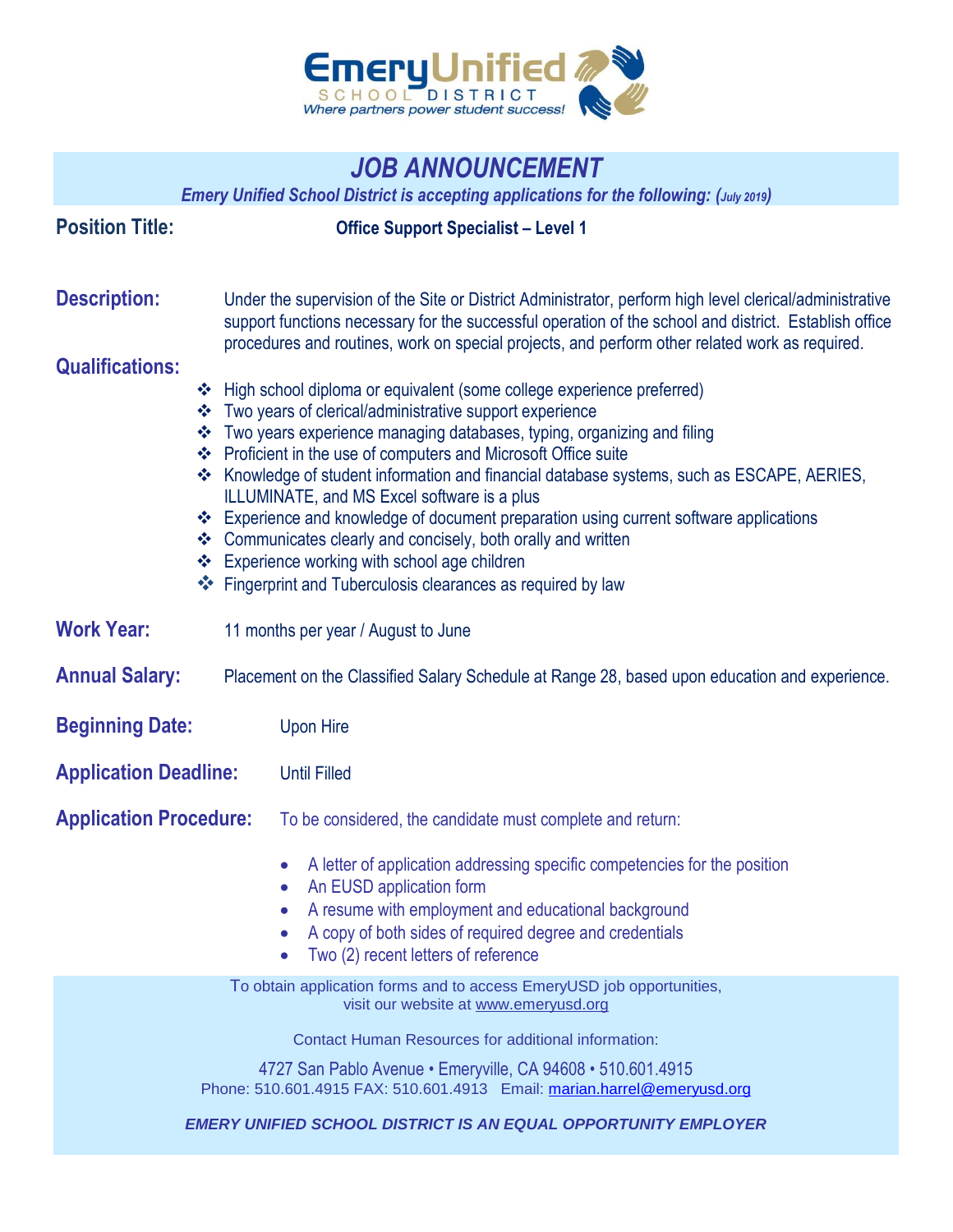## *Major Responsibilities are listed on the following pages.*

*To perform this job successfully, an individual must be able to perform each essential duty satisfactorily. The duties and requirements listed below are representative of, but not limited to the duties, knowledge, skill, and/or ability required.*

- Interact in a calm, professional, and collaborative manner with all parents, staff, and students
- \* Create and maintain a positive perception of work style, communication style, and work ethic
- Maintain principal's calendar
- Prepare correspondence, memos, reports, minutes, documents, orders and statistical data such as charts, tables and graphs from written, typed or verbal instructions
- \* Post information to records where judgment must be exercised in the selection of data
- Prepare special and periodic reports that involve compiling data from a number of sources
- Coordinate time, place and participant arrangements for meetings; or maintains appointment calendars
- Prepares newsletters, brochures and other printed materials using desktop publishing software
- Takes and prepares minutes of meetings
- Answer the telephone promptly even while engaged in other duties
- Manage and maintain an orderly work environment
- Supervise students on the yard or in areas as designated by the Site or District Administrator, or designee as needed
- Use Microsoft Excel and Microsoft Outlook as necessary/requested
- Maintain accurate and organized records of work time of self and others
- ❖ Respond positively and openly to feedback
- Training and meeting set up/ordering
- Create packets for home mailers
- Maintain operational files and records such as cumulative folders
- Maintain student discipline and suspension records
- ❖ Receive, open and distribute incoming mail
- Distribute and maintain teacher, staff and district communications
- ❖ Maintain office bulletin boards
- Assist with dissemination of testing information
- Gather CBED (CA. Basic Educ. Data) or other city, county, state, federal or other report data as needed
- $\div$  Train and supervise pupil assistant
- ❖ Issue admit slips, passes & permit to leave school passes
- Mass distribution of materials
- Organize field trip forms and permission slips, and orders buses for field trips
- Communicate building issues to Site or District Administrator
- ❖ Create and distribute enrollment packets
- Enroll new students and inter-district pupils
- Enroll Emeryville students and those with Caregiver Affidavits
- Create and generate enrollment reports
- Forward Attendance Slips and Suspension Forms as necessary

To obtain application forms and to access EmeryUSD job opportunities, visit our website at [www.emeryusd.org](http://www.emeryusd.org/)

Contact Human Resources for additional information:

4727 Sa Pablo Avenue • Emeryville, CA 94608 Phone: 510.601.4915 FAX: 510.601.4913 Email: [marian.harrell@emeryusd.org](mailto:marian.harrel@emeryusd.org)

*EMERY UNIFIED SCHOOL DISTRICT IS AN EQUAL OPPORTUNITY EMPLOYER*